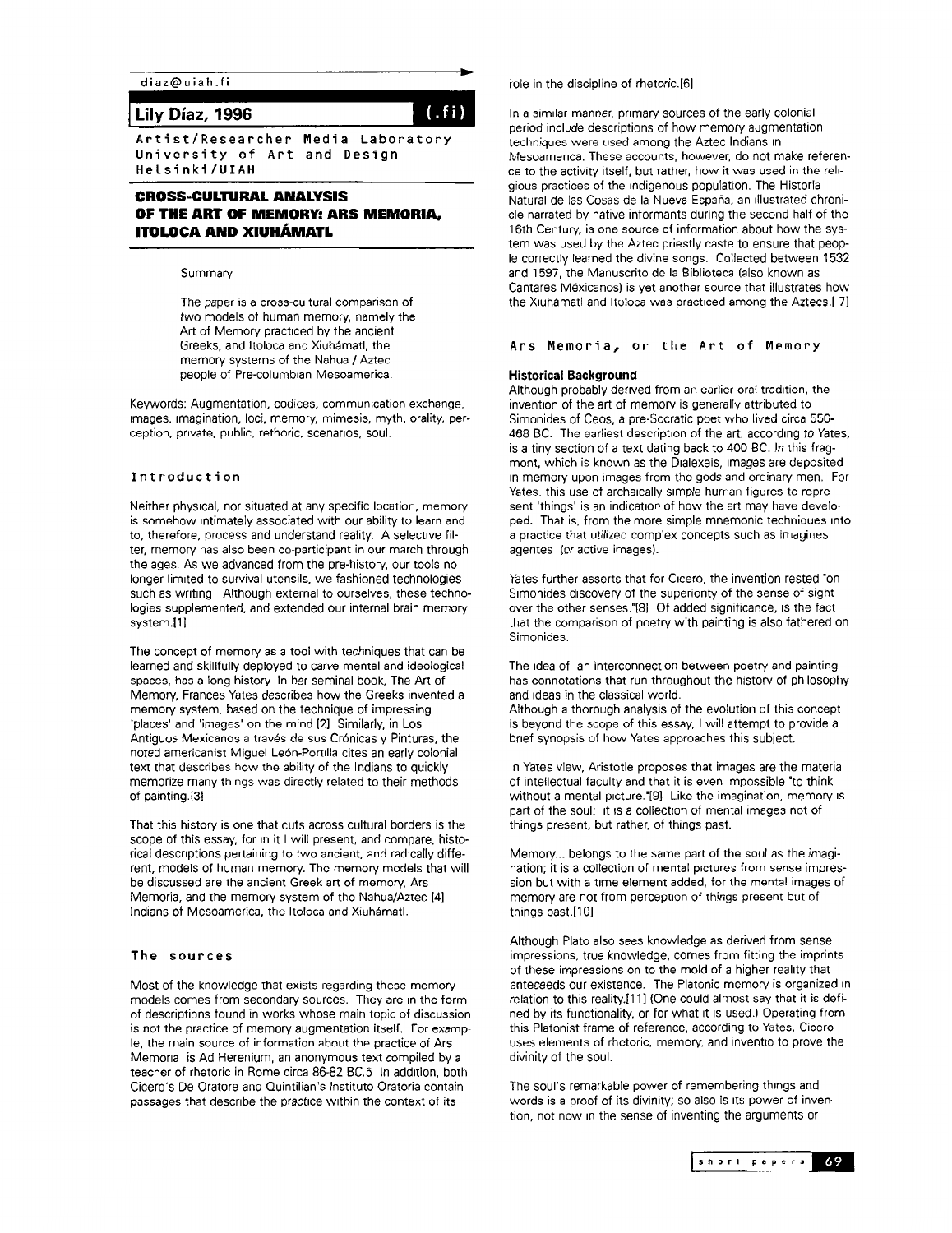things in a speech, but in the general sense of discovery. The things over which Cicero ranges as inventions represent a history of human civilization from the most primitive to the most highly developed.[12]

The development of the art is thus seen as parallel to the development of more highly organized society.

#### Description of Ars Memoria

'Very singular IS the art of this invisible art of memory.'[l31 According to Ad Herenium, there are two fundamental kinds of memory. Engrafted in our minds, natural memory, is born with our thoughts. The other kind, artificial memory, is strengthened and confrrmed by training. All the classical sources that describe art of memory, stress the primacy of images.[14]

The artificial memory is established from places and images (Constat igrtur artrfrciosa memoris ex locis et imaginibus), the stock definition to be forever repeated down the ages.[15]

In order to make use of the artificial memory, the orator (or the student of rhetoric) would assemble a collection of a large number of places, or loci. Arranged to form a series, this visual, mental structure, would also have to be remembered in order, since this would facilitate movement backwards and forwards from any of the locus, or places Into these receptacles, images (or srmulacra) of what was to be remembered, would be placed.[16]

Because it could be used again and again, the formation of the loci. was considered to be of prime importance. Images placed in loci that were no longer used, would fade. However, the same loci could be used again to store new things. For loci were like 'wax tablets which remain when what is written on them has been effaced and are ready to be written again "[17]

Detailed instructions advised on the best ways to go about creating a loci. Deserted and solitary places were favored, as "crowds of passing people tend to weaken the impressions.'[18] Thus, a student intent on developing precise, and well defined loci, would select a solitary spot in which to memorize places. To avoid confusion, it was recommended that the memory loci, should not resemble each other too much.

They should be of moderate size, not too large for this renders the images placed on them vague, and not too small for then an arrangement of images will be overcrowded. They must not be too bnghtly lit for then images placed on them will glitter and dazzle; nor must they be too dark or the shadows will obscure the images.[19]

To facilitate recalling the order of the loci, a certain set of these could be punctuated with a distinguishing mark. The fifth locus in a series, for example, could be marked by a golden hand followed by the image of an acquaintance whose name was Decimus, on the tenth.

Two kinds of Images were used In Ars Memoria. 'one for 'things' (res), the other for 'words' (verba)."[20] Similarly, there were two kinds of artificial memory. Memoria rerum was used when the need was to recall every single word In the right order. However, when the objective was to remember the order of the motions and arguments (or 'things') in a speech, Memona verborum was the preferred method.

In other words, 'things' could be regarded as the topic of the speech being memorized, but 'words' represented the language used to present the subject matter. Since the ideal (as defined by Cicero) was "a firm perception in the soul of both things and words', can we infer thereby that the existence of this typology is somehow related to the application of the art in the discipline of rhetoric? [21] Also, given the importance of visual representation, how did one go about deciding what images to use? The reasons offered by the anonymous author of Ad Herenium make this one of the most curious aspects in the study of the art. These reasons provide evidence of an awareness of the psychological impact of images, the role these play in the arousal of emotions, and how this can be manipulated to create memorable imprints.

When we see in every day life things that are petty, ordinary and banal, we generally fail to remember them, because the mind is not being stirred by anything novel or marvelous. We ought, then, to set up images of a kind that can adhere longest in memory. And we shall do so if we establish similitudes as striking as possible; if we set up images that are not many or vague but active...[ZZJ

According to this passage, sensory perception, and specrfically the sense of sight, could be harnessed. This was done through the use of visual representations of extremes that are easily remembered, and similitudes, or analogies, fashioned from as striking a nature as possible. These representations would then be methodically applied in the creation of mental scenarios. These scenarios served the purpose of adding an element of narrative to the mental structure created.

Because of the personal (and private) nature of the narrative, it is possible that these assemblages also created a cognitive associations that also had an emotional component. This aspect not only reinforced the associative links created, but also, may have provided an efficient mechanism for their retrieval.

Places are chosen and marked with the utmost possible variety, as a spacious house divided into a number of rooms... Then what has been written down, or thought of, is noted by a sign to remind of it... These signs are then arranged as follows. The first notion is placed, as it were, in the forecourt; the second let us say in the atrium; the remainder are placed in order all around the impluvium. and committed not only to bedrooms and parlours, but even to statues and the like This done, when it is required to revive the memory, one begins from the first place, to run through all... [23]

One could argue that in Ars Memoria, memory was not seen as a passive repository, but rather, as an active, perceptionoriented process. Encrypted messages, these scenarios were restrained in a fluid, linear-like, mental structure. Like malleable wax tablets whose contents are softly effaced with the stroke of the stylus, they existed solely in the mind's eye and could only be deciphered by their author.

## Itoloca and Xiuhamatl: The Art of Memory among the Aztecs

#### Histoncal Background

Because of the destruction of a large part of the cultural heritage, the sources that can inform us about the nature of this system and how it was used, are few. A large part of the data comes to us in the form of descriptions by native informants. These accounts were compiled by religious personnel in the aftermath of the fall of Tenochtitlán-México. As such they are tinted by a European perspective. In spite of these limitations, the sources that are extant can provide us with highlights of how this system may have developed and operated.

It was the tlamatinime for wise men) who implanted in the educational centers a system whose purpose was to fixate in the memory of the students a whole series of texts and commentaries. In this system, oral tradition in the form of songs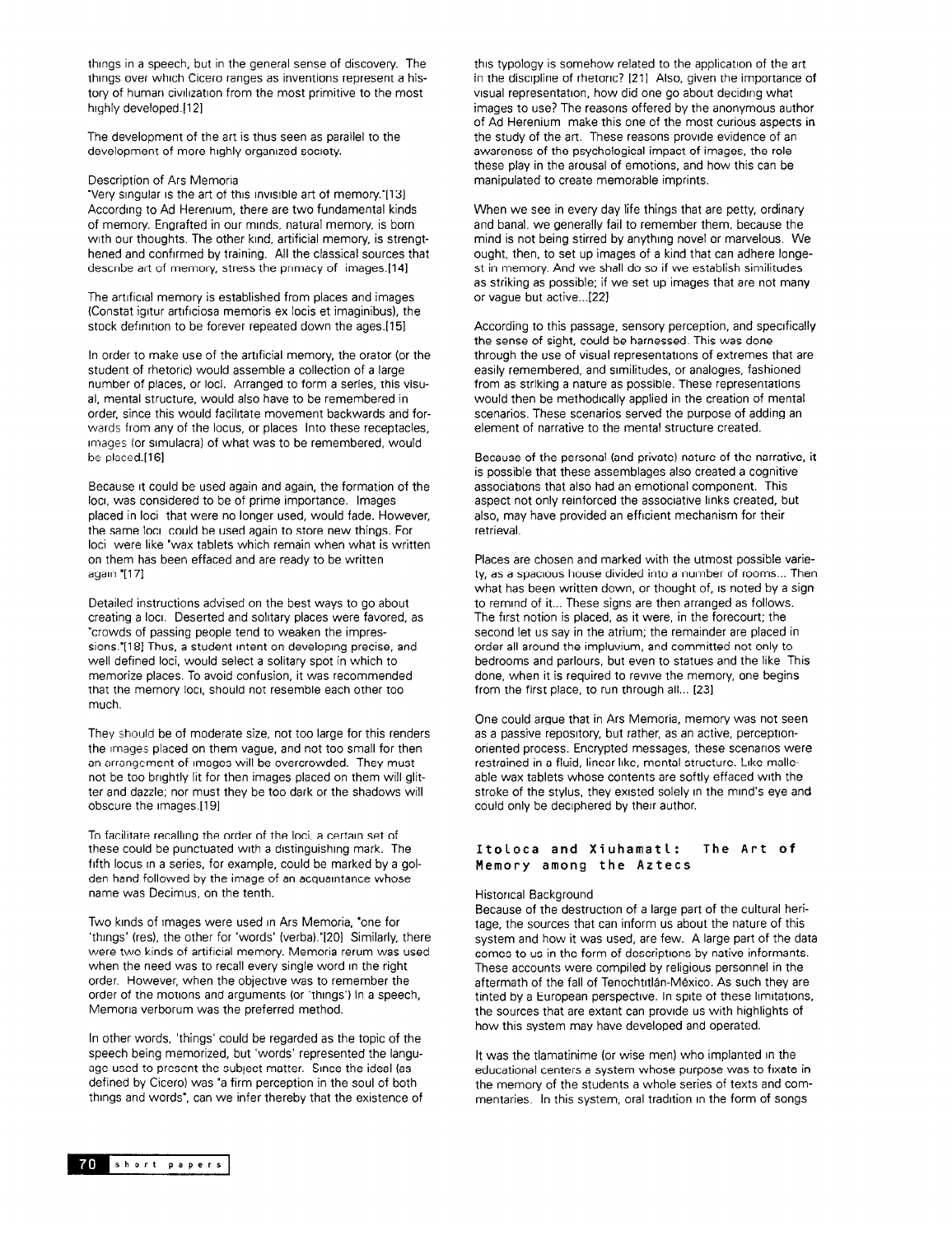was used to reinforce a historical narrative that was also inscribed in painted codices. (According to 16th Century chronists, in the Calmecacs, as the centers were called, the sons of the Aztec nobility were literally taught 'to sing their paintings.'24) Furthermore, the responsibility of the accurate transmrssron and teaching of the songs, not only to students but to the population at large, was the task of a special category of priests. They were called tlapizcatzin. which literally means 'conservator.'[251

These teachings were reinforced through their use in rituals. Many of these ntuals were ceremonies. These periodically punctuated the individual's development within a society that was devoted to the enactment of collective, and theatrical, representations of a religious nature. Sometimes recalling past events, at other times to honor a deity, the hymns and songs were a significant component of these celebrations. Often though, they were also performed just to pass time and, therefore, played an important role in everyday life.

> The conservator took care of the songs of the gods... So that nobody erred, he took care of teaching the people in all the neighborhoods the divine songs.[26]

Where are the origins of these narratives? Also of particular interest is their use of the oral narrative in combination with material of a graphic nature. Factual information about how the Aztecs developed a way to transfer information through the use of oral transmission is not abundant and much of the knowledge that has reached us is shrouded in the veil of mythology. There are, however, sources that can be historically corroborated.

In these historical sources there exists, according to León-Portilla, a double orientation. That is to say, there are the texts that extoll the value of the traditions and institutions of antiquity as rooted in a Toltec past. Then there are the texts of the historians of Mexico-Tenochtitlan, who intent on suppressing the history of other groups in the area, burned the old codices and made use of the ltoloca and Xiuhhamatl to produce a new historical conscience.

This new version of history was instituted in the year 1426 AD, during the reign of Itzcoatl, the fourth tlatoani (or ruler) of the Aztec nation. According to the sources, the idea was conceived and implemented by Tlacaelel, a historical personage who became the special advisor to three of the Aztec rulers.1271

Proclaimed and transmitted through the painted books and poems learned in the education centers, this philosophy was strengthened until it became the root of Mexico/Tenochtitlan.[28]

This strategy served the function, according to Le6n-Portilla, of legitimizing the rule of the Aztecs over the other groups in the area and introduced the idea of the Aztec nation as the people of the sun, with the supreme mission of war. It also served to promote a re-interpretation of the mythology. In the resulting new version the existence of the present world was explained as one that followed a series of succesive Ages that had all come to a catastrophic end. Within this worldview, the present Age, or Fifth Sun, would also come to an end. The only ones who could prevent thus from happening were, of course, the Aztecs.

## Description of Itoloca and Xiuhamatl

As opposed to the private, individual activity of Ars Memoria,

the art of memory, as practiced by the Aztecs, was a collectrve and public-oriented endeavor. If Ars Memoria was a solitary, mental practice that placed emphasis on the mimetic ability of sight to purvey true knowledge, the Aztec art of memory involved a process of communication exchange that did not recognize a separation between word and image.[29]

In the memory system of the Aztecs, two components were utilized simultaneously. The first, which was also the oldest technique, was Itoloca, or what is said about someone or something [30] It consisted of the systematic use of oral narratives, that were repeated, not only in the educational centers and religious institutions, but also at home, in everyday life, and on special occasions.

The content of these oral narratives included myths, descriptions of ancient lands, of long pilgrimages, and of the way of life of extraordinary beings. The myth of Tamoanchan, that tells the story of the arrival and departure of the wise ones who brought with them the knowledge of the codices, the arts and music, is an example of Itoloca. [311

Complementary to Itoloca, was Xruhamatl or 'record of the years.' This technique made use of diverse modes of graphic representation to preserve a knowledge-base that corresponded to the materials contained in the oral narratives. The information was recorded in 'codices' or 'painted books', that were crafted in the manner of folded screens made of amate paper. Unscrolling one of these devices would reveal pictorial material designed to operate at diverse cognitive levels. Since the act of reciting also concurred with that one of unfolding the codice, a vocabulary of gestures may have also been available to the reader. Through the use of these techniques it was possible to produce an experience that "vaulted a barrier that European senses are normally unable to cross."[32] As is better expressed by a cuicapicqui (or Nahua poet) himself

> I sing the paintings from the book As I am unfolding it I am a flowery papagallo, I make the codices speak, in the interior of the house of paintings.[33]

Since the content of the recitation corresponded to the one inscribed in the painted books, it could be argued that the graphic representations of the codices reflected and were an extension of the minds of their creators.[34] Although a selfreflective quality may have been present (as we have already noted the Aztecs did possess the notion of a historical consciousnes), there was no sense of estrangement In the act of recording by the parnters.[35] This is because for the Aztecs, an "image rendered visible the very essence of things because it was an extension of that essence." [36]

A glance through the types of glyphs used as recording devrces in the Xiuhamatls, reveals the complexity of the system of representation employed. There were five basic types: Numeral glyphs to indicate quantity; calendrical to depict time; pictographic to represent objects; rdeographrc to synthesize ideas and concepts; and phonetic to replay sounds and syllables that were usually associated to places and people.

In the context of this essay, the use of the calendrical glyphs is of particular interest. Initially their role may have been strictly pictographic. However, through their implementation in the tonalpohualli (or divinatory calendar system) we can aproximate a knowledge of how their function evolved to include complex ideographic aspects.[37] For example, each day was associated with particular concepts that bestowed on it a special meaning, and also distinguished it from any other. In addrtion, four of the twenty glyphs that were used to represent days, were also employed to depict the four thrrteen-year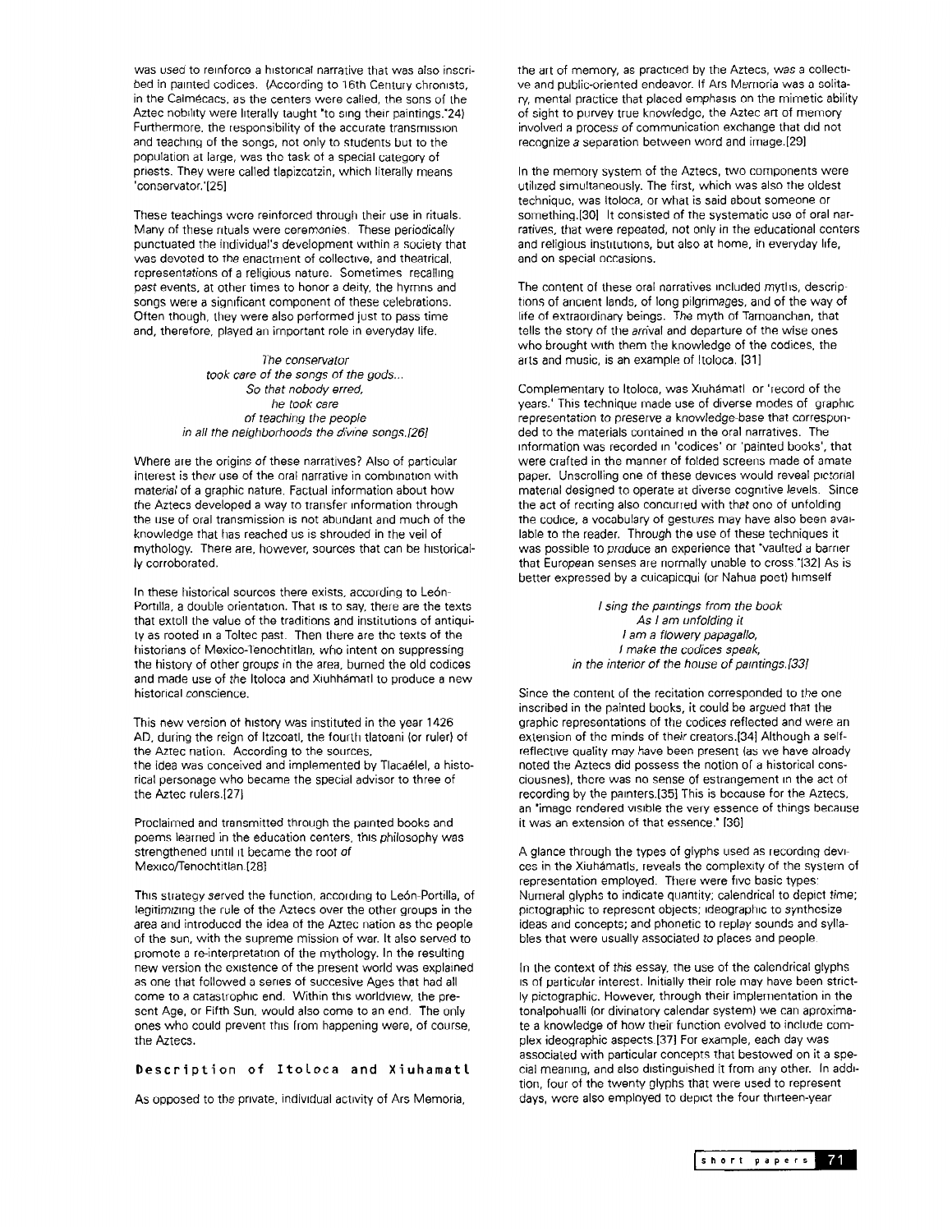groups that made up a fifty-two year cycle of collective and ntual significance to Aztec cosmology.1381 Symbolically, these four glyphs, were also associated to the four cardinal points.

That there existed an intricate correspondence between the system of representation and the system of time keeping can be discerned from the fact that similar structural arrangements were used in the design of the Xiuhámatls where the chronicles and hrstorical events are encoded.[391 An example that rllustrates this is the so-called Codex Cruz. This codice 'explains the history of three cycles (of fifty two years each) as was customary in that land.'[40]

The relationship between the diverse devices utilized, however, was not linear and should not be misconstrued as being a type of illustration-as-support to narrative characteristic of Western artifacts.

Page layout, the scale of the symbols, the position they occupy in relation to one another, and the way that they are grouped together... determine both the direction in which the codex is to be read and its ultimate meaning. In addition, the colors filling the spaces, delrneated by the thick regular strokes... constituted chromatic variations that influenced meaning.[41]

As already mentioned, representation for the Aztecs, was not of a mimetic nature. Whether pictographic or ideographrcs, the glyphs were not produced as imrtations, or representations. of something.[42] Endowed with a profound symbolism, they were meant to be the actual thing. The use of color, by the tlacurlos. for example, had distinct connotations: Yellow used In a human figure indicated the femenine sex; blue used in vestments denoted the South and pointed to a relationship wrth aspects of the god Quetzalcoatl; black and red represented writing and knowledge.[431

It could be argued that through the simultaneous use of ltoloca and Xiuhamatl the Aztecs developed a memory system that cannot be explained as based purely on inscription techniques, or painting, or oral transmrssron. It used all of these elements Much like Ars Memoria, it relied heavily on the use of the senses.

Decoding the paintings originally required a two-fold operation; while the eye scanned the images. the reader uttered words inspired by the oral tradition. Sound and image apparently complemented one another, without the one being a version of the other. Paintings were thus 'made' to speak and, in turn, 'paintings reinforced and refreshed oral memory.[44]

That these methods represented something more than the mere use of oral tradition may be evident in their appropriation and subsequent use by the Spanish clergy seeking to indoctrinate the native population.[45] Quoting Fray Jerónimo Mendreta, León-Portilla reports how the missionaries 'used a way of preaching very convenient to the Indians, as it was similar to the system that they had of dealing with everything through painting." [46]

The memory system of the Aztecs was a collective perfomance that occured within the space of the public sphere. Its continuous enactment was reinforced and ensured through preservation via a particular system of codrfication that utilized graphics. As a whole, the system made use of the spoken word, bodily gestures, and the paintbrush of the artist who recorded the narratives on the paper surface for preservation.

With a mythological narrative that had been modified to produce a specific interpretation, the practice of ltoloca and Xiuhamatl relied on the interaction of specialized sectors and highly skilled craftmen in the society. Like the folded screen

that, upon loosing its mechanisms of support collapses, wrth the onslaught of the invasion the memory system of the Aztecs suffered the same fate of the society who created it.

## Conclusion

Throughout this essay, I have attempted to show how two drfferent pre-industrial cultures fashioned distinct methodologies to create conceptual spaces and transmrssion mechanisms that allowed them to preserve their intellectual and cultural hentage

The Aztec system of Itoloca and Xiuhámatl involved an interaction between oral transmission and information coded in a pictorial manner. Its conceptual configuration was very much dependent on collective, ritual, re-enactments (or performances). These were regulated by the state through the education system controlled by a priestly caste.

Ars Memoria, as practiced in the discipline of rhetoric. was a solitary and private activity. It used a methodology that relied on the use of visual representations of mimetic nature, and Its importance declined as writing became the preferred way to preserve the knowledge of the past. It may be of interest to explore whether its diverse aspects have been sublimated into Western culture

#### Brbkography

Bolter, Jay David, Writing Space, The Computer, Hypertext and the History of Writing (Hillsdale, New Jersey: Lawrence Erlbaum Assoc, 1991)

Clendinnen, Inga, The Aztecs, An Interpretation (Cambridge, UK Oxford Unrversrty Press, 1994)

Gebauer, Gunter and Wulf Christopher, Mimesis: Culture, Art and Society (Berkeley, CA Unwersrty of Calrfornra Press, 1995)

Gruzrnki. Serge, Parntrng the Conquest. The Mexrcan lndrans and the European Renarssance (Pans. France: Flammanon. 1992).

León-Portillo, Miguel, Los Antiguos Mexicanos a través de sus Crónicas y Pinturas (Mexico City Fondo de Cultura Económica, 1977).

Morales-Padrón. Francisco, Atlas Histórico Cultural de América (Las Palmas de Gran Canaria, Spain Comisión Cultural Quinto Centenario, 1988) Vol 1

Rose, Steven, The Making of Memory<sup>,</sup> From Molecules to Mind (London, UK Bantam Books, 1992).

Yates, Frances A, The Art Memory (Middlesex, England Penguin Books, Ltd, 1978)

1 Rose, Steven, The Making of Memory From Molecules to Mind, p. 60

2. Yates, Frances, The Art of Memory, p 11<br>3. León-Portilla, Miquel, Los Antiguos Mexi

3. León-Portilla, Miguel, Los Antiguos Mexicanos a través de sus<br>Crónicas y Cantares , p. 69 Cantares, p 69

4. The Aztecs were a Nahua tribe Therr name refers to their ongins in Axtatlan (north of the lake Yunina) In the year 1111 AD they migra-<br>ted into the valley of Mexico, By 1275 AD they had infiltrated into the valley of Mexico. By 1275 AD they ted and situated themselves in Chapultepec Guided by their leader Tenoch, rn 1345 AD, they founded the crty of Tenochtrtlan Morales-Padron, Francisco, Atlas Histórico y Cultural de América, Vol. 1, p 38

- 5. Yates, Frances, p 20. 6. lbrd p. 19 7. Ledn-Porhlla. Mrguel. p 71 8. Yates, Frances, p 43<br>9. Yates, Frances, p 47 9. Yates, Frances, p. 47<br>10 Yates, Frances, p. 33. 10 Yates, Frances, p. 33.<br>11 Ibid, p. 51. 11 lbid, p. 51.<br>12 lbid, p. 59. lbid, p 59. 13 lbrd, p 32. 14 **Ibid.** p 19.<br>15 Yates, Franc<br>16. **Ibid.** pp. 22-15 Yates, Frances, p. 22 16. Ibid. pp. 22-23. 17. IbId p 23 18. Ibid<br>19. Ibid 19 Ibid<br>20 Yate
- 20 Yates, p. 24 21 lbrd